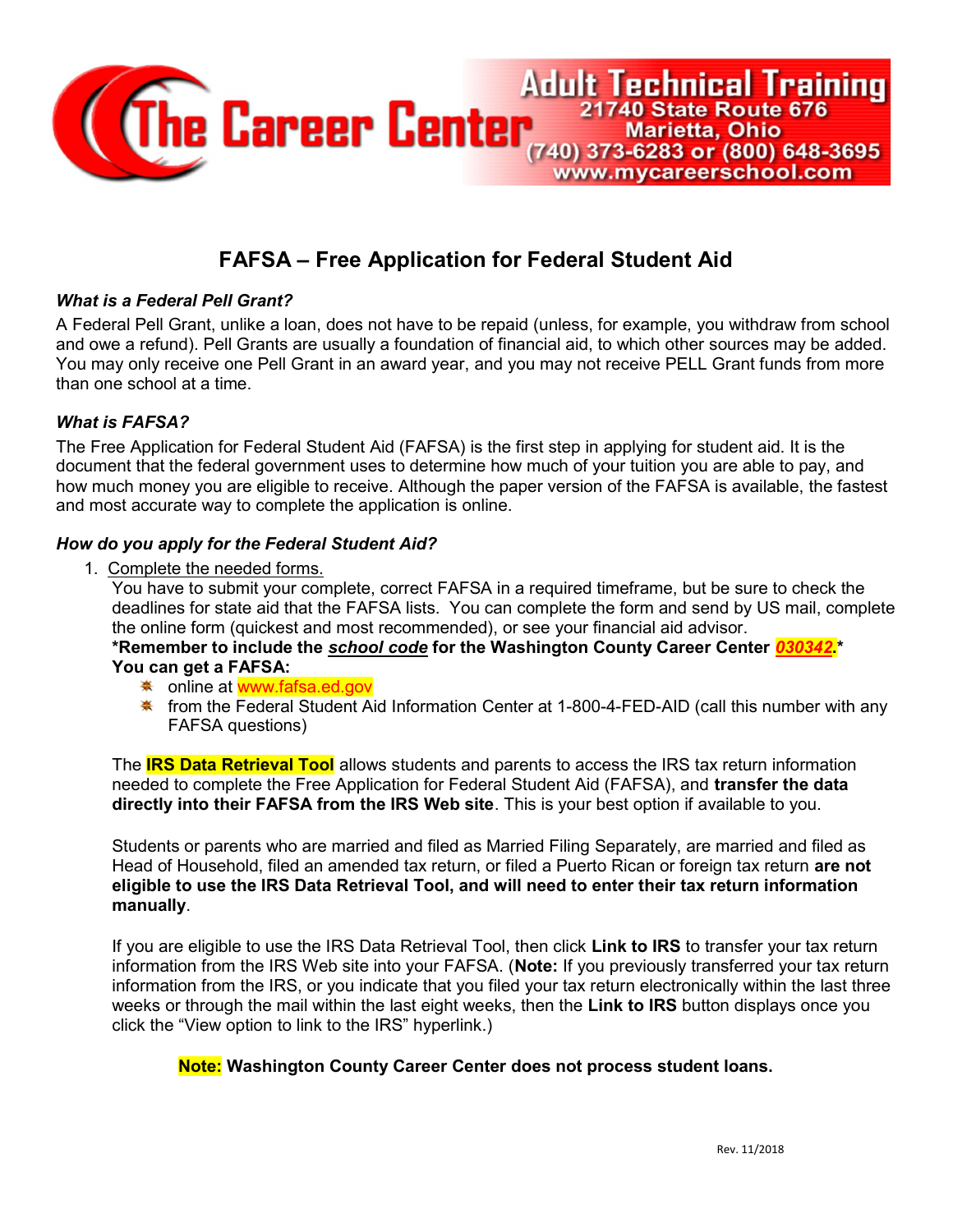If you are ineligible or otherwise choose not to use the IRS Data Retrieval Tool to retrieve tax information, your college may require a copy of your IRS Tax Return Transcript (or your parents' IRS Tax Return Transcript, if you are a dependent student). Please call (800) 908-9946 and request your (reporting year) Tax Return Transcript.

2. Review your Student Aid Report (SAR).

 After submitting the FAFSA, you will receive a Student Aid Report (SAR) via email. When you receive it:

- 1. Review the SAR, which includes the responses you provided when completing the FAFSA.
- 2. If asked, submit your tax returns, w-2s, verification worksheet, and any other requested documents to the Financial Aid Office.
- 3. You will receive an award notice that tells you the details of the aid you are eligible to receive.

Usually about four weeks after you submit your FAFSA, you will receive a SAR (or a SAR Information Acknowledgement if you applied via the Internet). The SAR confirms the information reported on your FAFSA and will list your Expected Family Contribution (EFC) in the upper right hand corner of page 1. The EFC is an index of need that your financial aid administrator will use to determine the amount of federal student aid you qualify for. It is a standard formula the U.S. Department of Education uses, established by Congress.

3. Contact The Washington County Career Center – Adult Technical Training Office.

## \*\*Funding Agencies and Other Sources to Consider\*\*

## The Workforce Innovation and Opportunities Act (WIOA)

The WIOA authorizes services for youth, adults, displaced and dislocated workers. These centers provide access to a full range of services pertaining to employment, training and education, employer assistance, and guidance for obtaining other assistance.

## Here's a list of some local offices:

| Athens County740-797-2523   |  |
|-----------------------------|--|
| Guernsey County740-432-2381 |  |
| Monroe County740-472-1602   |  |
| Morgan County740-962-2519   |  |

Meigs County…… 740-992-2117 ext. 162 Noble County…….…………740-732-2392 Washington County….…….740-373-5513 Wood County….304-420-4531 ext. 59650

## Trade Adjustment Assistance (TAA) Funds

The TAA program is a federal program established under the Trade Act of 1974, as amended. The TAA Program provides aid to workers who lose their jobs or whose hours of work and wages are reduced as a result of increased imports. TAA offers a variety of benefits and reemployment services to assist unemployed workers prepare for and obtain suitable employment.

## Opportunities for Ohioans with Disabilities (OOD)

Financial assistance from this agency is for students with documented disabilities or handicaps. The students assigned case managers will assess BVR's referral process and determine eligibility. Call 1-800-282-4536 for the nearest BVR office in your area.